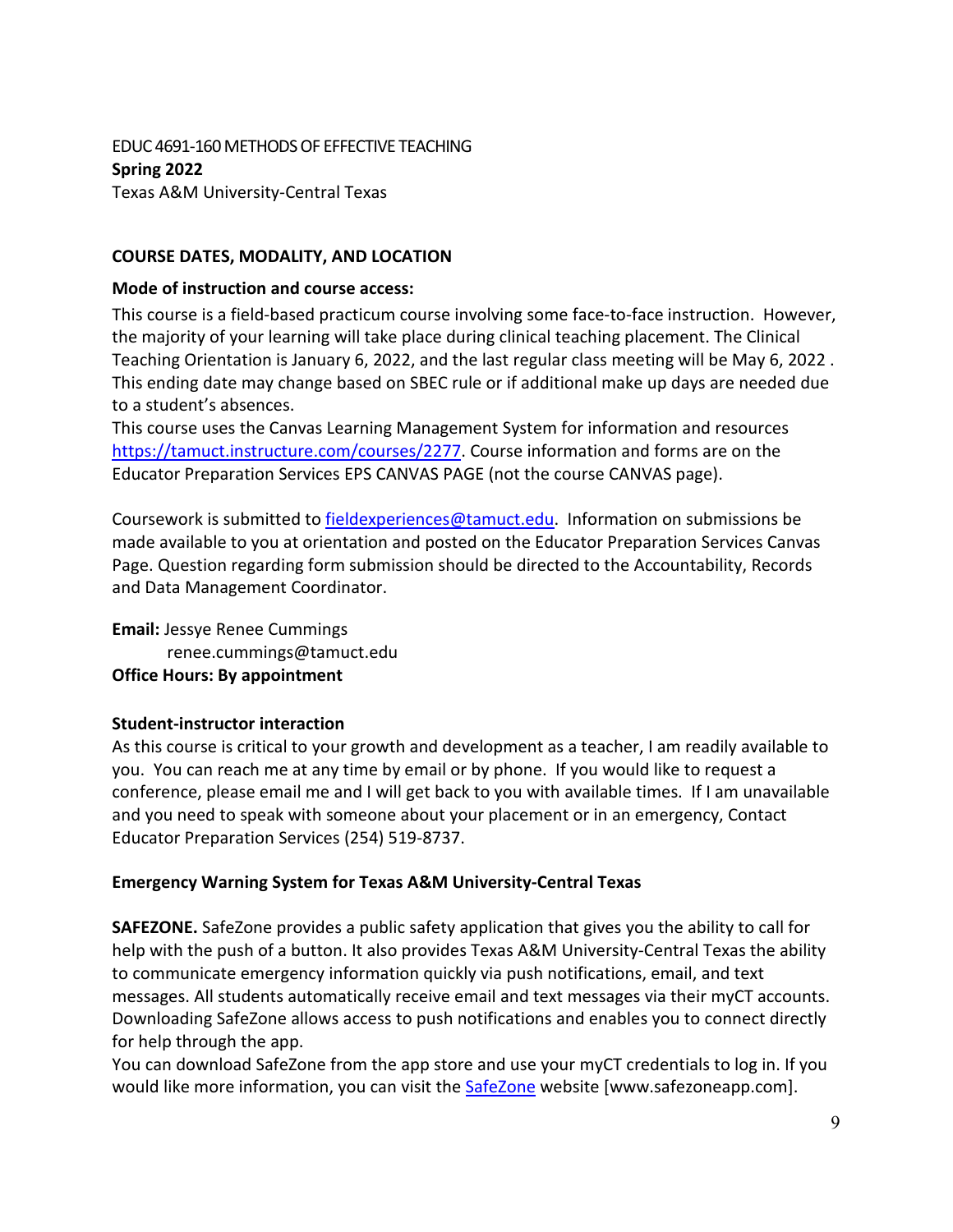To register SafeZone on your phone, please follow these 3 easy steps*:*

- Download the SafeZone App from your phone store using the link below:
	- [iPhone/iPad:](https://nam04.safelinks.protection.outlook.com/?url=https%3A%2F%2Fapps.apple.com%2Fapp%2Fsafezone%2Fid533054756&data=04%7C01%7Cjamie.blassingame%40tamuct.edu%7C2e20116c89ac48940f1e08d9c3ebc430%7C9eed4e3000f744849ff193ad8005acec%7C0%7C0%7C637756239664692974%7CUnknown%7CTWFpbGZsb3d8eyJWIjoiMC4wLjAwMDAiLCJQIjoiV2luMzIiLCJBTiI6Ik1haWwiLCJXVCI6Mn0%3D%7C3000&sdata=OkeBLVnqpo9DOAnALmMhd6IoTs2NU0%2B70yRdhu7b1wQ%3D&reserved=0) [https://apps.apple.com/app/safezone/id533054756]
		- **[Android](https://nam04.safelinks.protection.outlook.com/?url=https%3A%2F%2Fplay.google.com%2Fstore%2Fapps%2Fdetails%3Fid%3Dcom.criticalarc.safezoneapp&data=04%7C01%7Cjamie.blassingame%40tamuct.edu%7C2e20116c89ac48940f1e08d9c3ebc430%7C9eed4e3000f744849ff193ad8005acec%7C0%7C0%7C637756239664692974%7CUnknown%7CTWFpbGZsb3d8eyJWIjoiMC4wLjAwMDAiLCJQIjoiV2luMzIiLCJBTiI6Ik1haWwiLCJXVCI6Mn0%3D%7C3000&sdata=ViROyS3PDBMf8nmMcwIuf8wCwRBGTG%2BcAfZkcF%2FfdgM%3D&reserved=0) Phone / Tablet** [https://play.google.com/store/apps/details?id=com.criticalarc.sa fezoneapp]
- Launch the app and enter your myCT email address (e.g. {name}@tamuct.edu)
- Complete your profile and accept the terms of service

# **COURSE INFORMATION**

# **Course Overview and description**

# **EDUC 4691. Clinical Teaching. 6 Credit Hours.**

Explore supervised clinical teaching in the public schools at the appropriate level (1-18). A demonstration of proficiency in the application of effective teaching practices and classroom management strategies is required. Prerequisite(s): Admission to Clinical Teaching and the successful completion of designated content area of the Texas Examination of Educator Standards (TExES): Concurrent enrollment in EDUC 4335 and EDUC 4340\*, or permission of department chair. \* 7-12 math students may take MATH 3315 in place of EDUC 4340. Field experience fee - \$75.

# **Course Objective or Goal and Student Learning Outcomes**

The clinical teacher will demonstrate effective teaching practices at a proficient level in a fieldbased setting while developing into a professional educator. This course seeks to develop the clinical teacher to be proficient in multiple standards required for Texas Educators. The evaluation of Clinical Teachers will be based on the student learning outcomes identified in the Texas Teacher Evaluation and Support System (T-TESS) rubric domains 1-4, and the Clinical Teacher Evaluation and Support System (C-TESS) rubric domain 5.

# **Competency Goals Statements (certification or standards)**

# **PPR STANDARDS:**

The State of Texas has developed the following standards for all Texas Teachers: Teacher Standards, Professional Roles & Responsibilities Standards, and Technology Standards. These standards were utilized to define what the clinical teacher will know or be able to do upon successful completion of this course. The student learning outcomes are categorized into four domains: Domain 1 Planning, Domain 2 Instruction, Domain 3 Learning Environment, and Domain 4 Professional Practices & Responsibilities.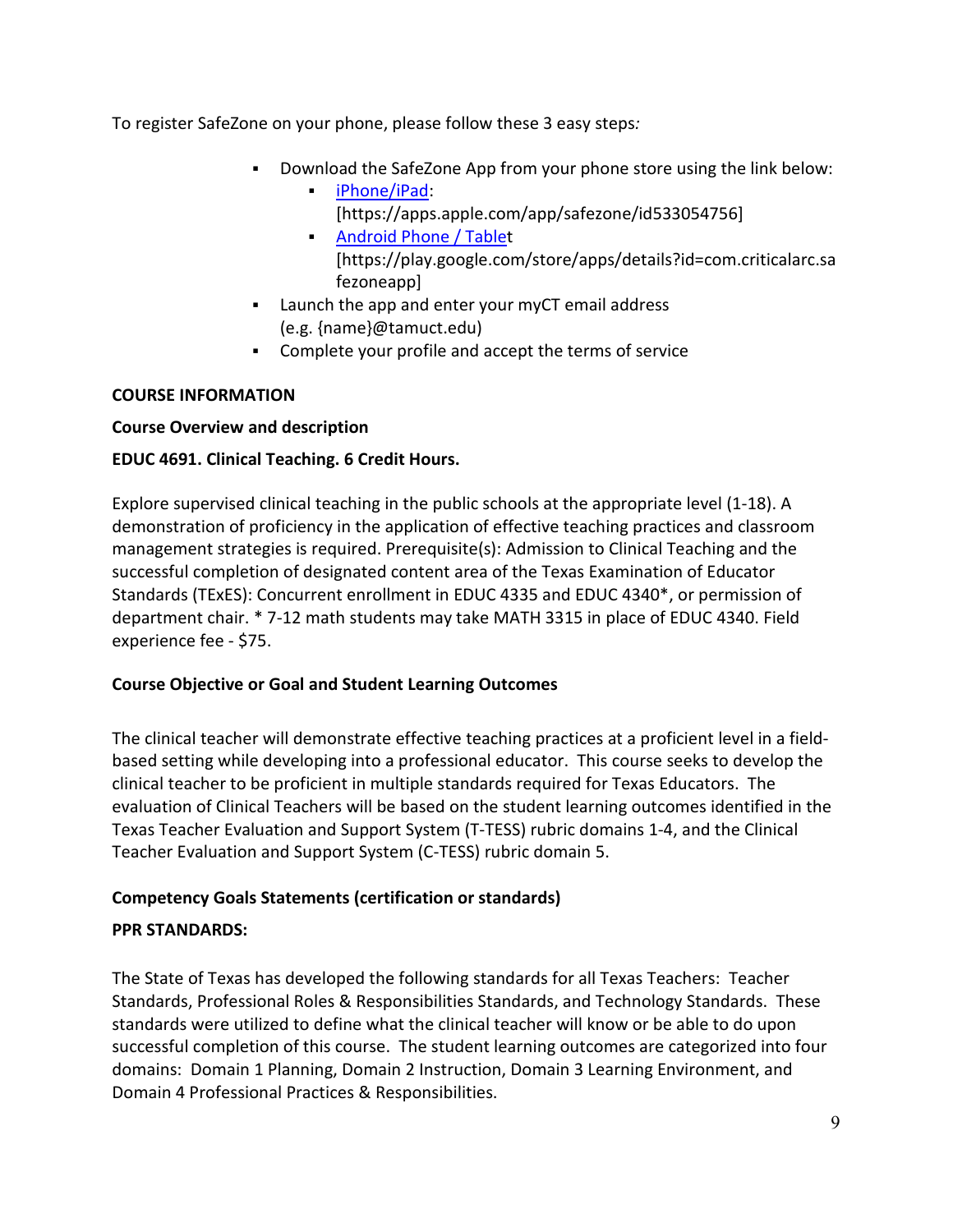### **Domain 1 Planning.**

Dimension 1.1 Standards & Alignment. The clinical teacher designs clear, wellorganized, sequential lessons that reflect best practice, align with standards and are appropriate for diverse learners. The clinical teacher designs instruction appropriate for all students that reflects an understanding of relevant content and is based on continuous and appropriate assessment.

Dimension 1.2 Data & Assessment. The clinical teacher uses formal and informal methods to measure student progress, then manages and analyzes student data to inform instruction.

Dimension 1.3 Knowledge of Students. Through knowledge of students and proven practices, the clinical teacher ensures high levels of learning, social-emotional development and achievement for all students.

Dimension 1.4 Activities. The clinical teacher plans engaging, flexible lessons that encourage higher-order thinking, persistence and achievement.

### **Domain 2 Instruction.**

Dimension 2.1 Achieving Expectations. The clinical teacher supports all learners in their pursuit of high levels of academic and social-emotional success.

Dimension 2.2 Content Knowledge & Expertise. The clinical teacher uses content and pedagogical expertise to design and execute lessons aligned with state standards, related content and student needs.

Dimension 2.3 Communication. The clinical teacher clearly and accurately

communicates to support persistence, deeper learning and effective effort.

Dimension 2.4 Differentiation. The clinical teacher differentiates instruction, aligning methods and techniques to diverse student needs.

Dimension 2.5 Monitor & Adjust. The clinical teacher formally and informally collects, analyzes and uses student progress data and makes needed lesson adjustments.

### **Domain 3 Learning Environment.**

Dimension 3.1 Classroom Environment, Routines, & Procedures. The clinical teacher organizes a safe, accessible and efficient classroom.

Dimension 3.2 Managing Student Behavior. The clinical teacher establishes, communicates and maintains clear expectations for student behavior.

Dimension 3.3 Classroom Culture. The clinical teacher leads a mutually respectful and collaborative class of actively engaged learners.

### **Domain 4 Professional Practices & Responsibilities.**

Dimension 4.1 Professional Demeanor & Ethics. The clinical teacher meets district expectations for attendance, professional appearance, decorum, procedural, ethical, legal and statutory responsibilities.

Dimension 4.2 Goal Setting. The clinical teacher reflects on his/her practice. Dimension 4.3 Professional Development. The clinical teacher enhances the professional community.

Dimension 4.4 School Community Involvement. The clinical teacher demonstrates leadership with students, colleagues, and community members in the school, district and community through effective communication and outreach.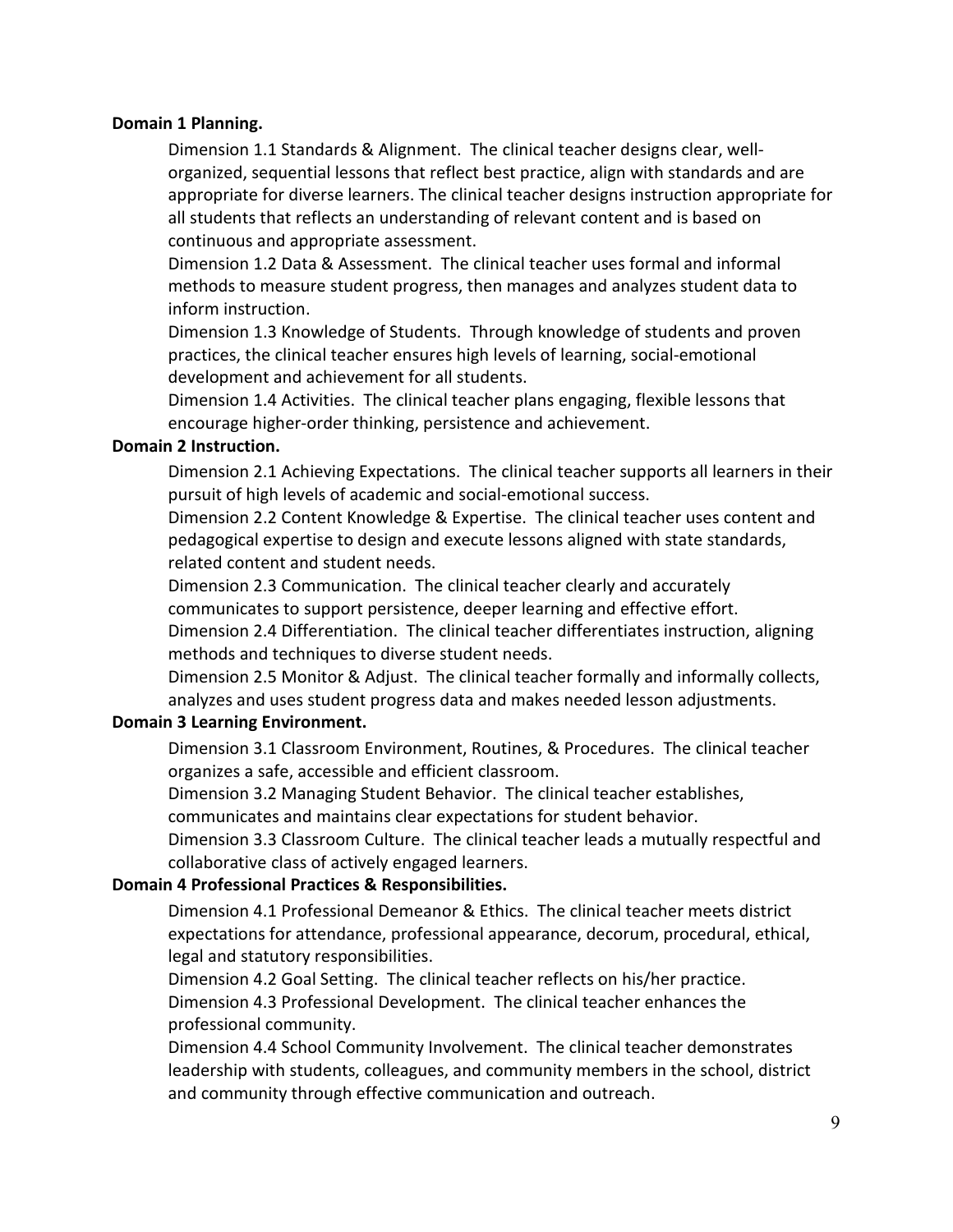### **Required Reading and Textbook(s)**

Required Textbook:

Yardsticks, Children in the Classroom Ages 4-15

Author: Chip Wood ISBN: 9781892989895

Recommended Textbook:

The New Art and Science of Teaching

Author: Robert J. Marzano ISBN: 9781943874965

Students must download and print the Texas Essential Knowledge and Skills (TEKS) for every Subject/Grade Level in which candidate is seeking certification and the English Language Proficiency Standards. These can be accessed at [https://tea.texas.gov/academics/curriculum](https://tea.texas.gov/academics/curriculum-standards/teks/texas-essential-knowledge-and-skills)[standards/teks/texas-essential-knowledge-and-skills](https://tea.texas.gov/academics/curriculum-standards/teks/texas-essential-knowledge-and-skills)

#### **COURSE REQUIREMENTS**

| Assignment                                                                                                                                                                                 | <b>Standards</b>                                           | Due                                                                                                                                                                                       |
|--------------------------------------------------------------------------------------------------------------------------------------------------------------------------------------------|------------------------------------------------------------|-------------------------------------------------------------------------------------------------------------------------------------------------------------------------------------------|
| Educator's Code of<br>Ethics/Disclosure &<br>Agreement                                                                                                                                     | <b>PPR Standards: 4</b><br>TAC: 228.30 (c)(1), 228.50, 247 | January 6, 2022                                                                                                                                                                           |
| Daily Classroom Schedule                                                                                                                                                                   |                                                            | January 14, 2022                                                                                                                                                                          |
| <b>Weekly Attendance Log</b>                                                                                                                                                               | TAC 228.25 ( C ) (2)(I)(a); TAC<br>228 (31)                | Each Monday for the<br>16 weeks of placement                                                                                                                                              |
| 4 Clinical Teacher Plan for<br>Learning Lesson Plans<br>(Must include ELPS and<br>social/emotional learning<br>outcomes)                                                                   | PPR Standards: 1,3                                         | February 11, 2022<br>March 4, 2022<br>April 8, 2022<br>May 6, 2022                                                                                                                        |
| 4 Formal Lesson Evaluations<br>(minimum of 45 minutes<br>each)<br><b>Evaluation Instrument: Texas</b><br><b>Teacher Evaluation and</b><br>Support System/T-TESS<br>rubric+CTESS domain 4&5 | PPR Standards: 1, 2, 3, and 4                              | Field Supervisor will<br>conduct these<br>quarterly along with<br>the pre-conference<br>and interactive post<br>conference.<br>Cooperating teachers<br>will evaluate C-TESS<br>domain 4&5 |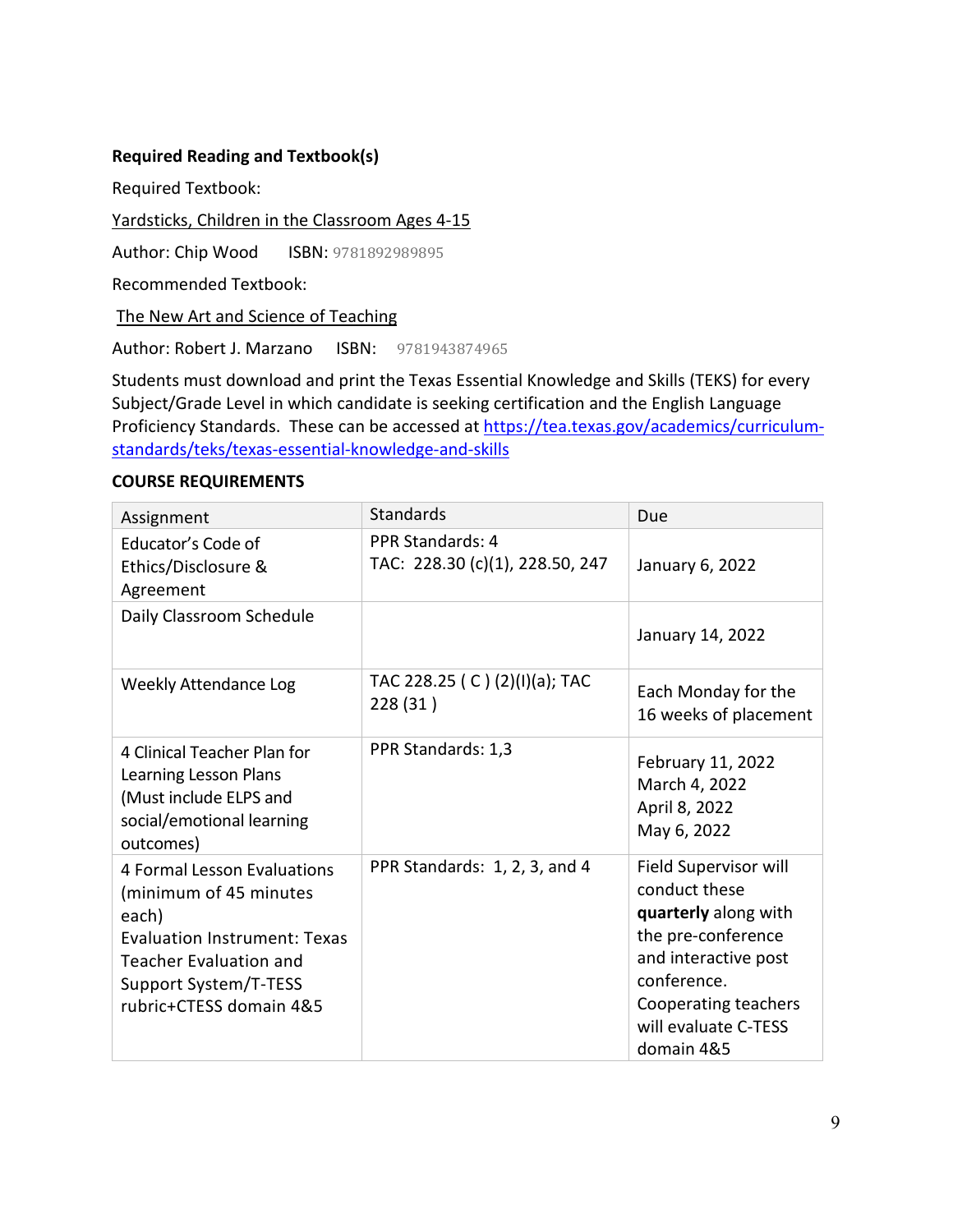| Assignment                                                                                              | <b>Standards</b>      | Due                                                                |
|---------------------------------------------------------------------------------------------------------|-----------------------|--------------------------------------------------------------------|
| <b>4 Clinical Teacher Post</b><br><b>Observation Learning</b><br>Reflections                            | PPR Standards: 1,2,3  | February 11, 2022<br>March 4, 2022<br>April 8, 2022<br>May 6, 2022 |
| <b>Professional Opportunities</b><br>Documentation                                                      | PPR Standard: 4       | May 6, 2022                                                        |
| T-CAR video of summative<br>(final) observed lesson<br>presentation uploaded for<br>external evaluation | PPR Standard: 1,2,3,4 | May 6, 2022                                                        |
| Documentation required for<br>Certification and/or program<br>requirements                              |                       | May 6, 2022                                                        |
| <b>Cooperating Teacher</b><br><b>Evaluation by Clinical Teacher</b>                                     |                       | May 6, 2022                                                        |
| <b>Field Supervisor</b><br><b>Evaluation by Clinical Teacher</b>                                        |                       | May 6, 2022                                                        |

# **Grading Criteria Rubric and Conversion**

EDUC 4691 is a pass/fail course. Each requirement must be met in order to receive a grade of "Satisfactory" for the course.

A clinical teacher must be rated "Proficient" as evidenced by an overall score in each domain of the Texas Teacher Evaluation and Support System by the end of the clinical teaching placement to satisfactorily complete this course.

| Letter Grade   | Description                                                                                                                                                                                                                                                                                                                                                                                                                                                                                                                                       |  |  |  |  |
|----------------|---------------------------------------------------------------------------------------------------------------------------------------------------------------------------------------------------------------------------------------------------------------------------------------------------------------------------------------------------------------------------------------------------------------------------------------------------------------------------------------------------------------------------------------------------|--|--|--|--|
| Satisfactory   | Completed all assigned work as outlined in the Course Requirements.<br>Obtained an overall rating of "Proficient" in each domain of the Texas<br>Teacher Evaluation and Support System's Four Domains plus Domain<br>5 of the Clinical Teaching Evaluation and Support System by the end<br>of clinical teaching.<br>Out of placement no more than 5 days (3 of which must be made up<br>during the week following the last scheduled day in placement).<br>Recommended for certification by the cooperating teachers(s) and<br>field supervisor. |  |  |  |  |
| Unsatisfactory | The Clinical Teacher did not complete all Clinical Teaching<br>$\bullet$<br>requirements.<br>The Clinical Teacher was evaluated at a developing/improvement                                                                                                                                                                                                                                                                                                                                                                                       |  |  |  |  |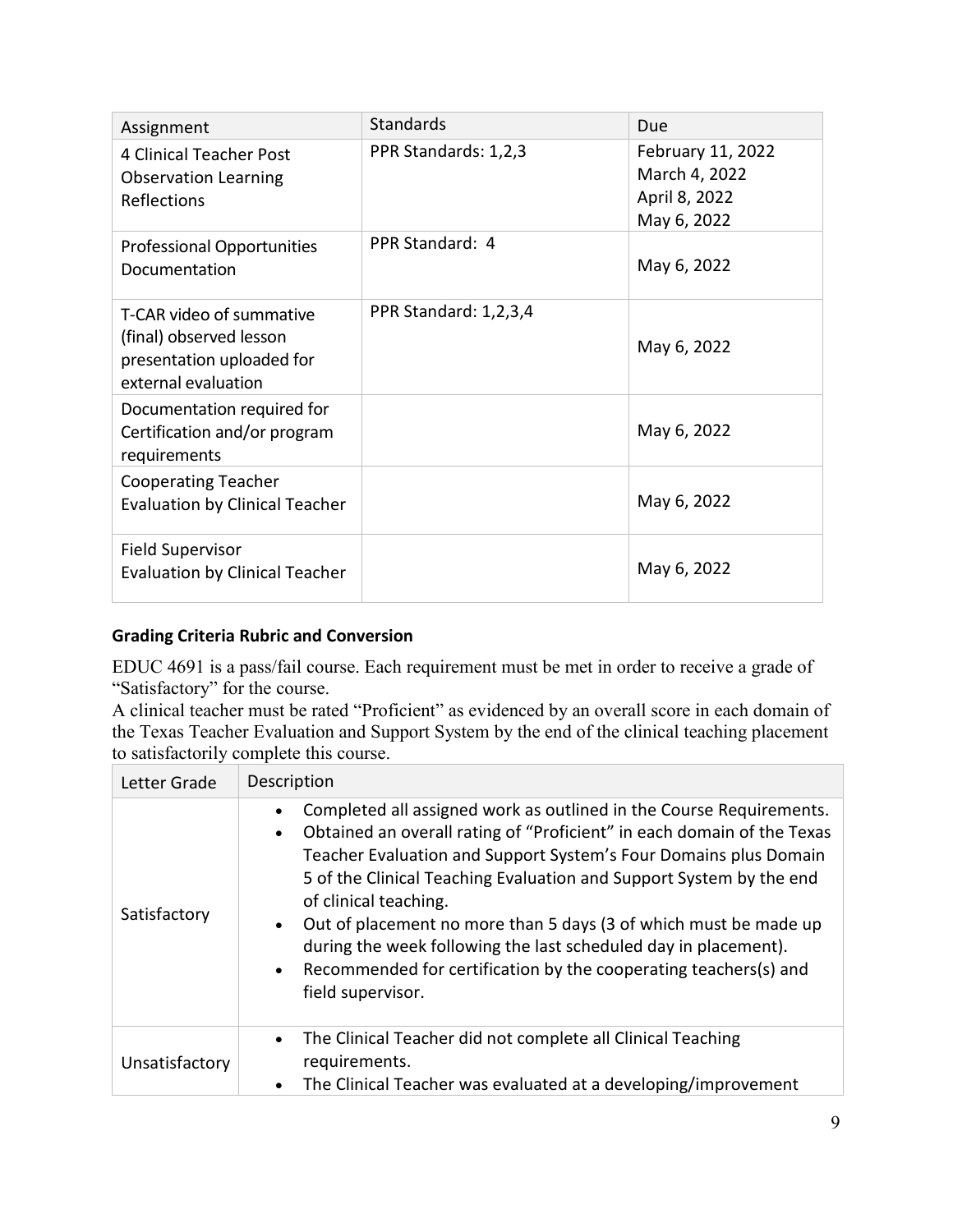| Letter Grade | Description                                                                                                                                                                                                                                                                                                                                                                                                                                                                                                        |
|--------------|--------------------------------------------------------------------------------------------------------------------------------------------------------------------------------------------------------------------------------------------------------------------------------------------------------------------------------------------------------------------------------------------------------------------------------------------------------------------------------------------------------------------|
|              | needed level on one or more of the Domains of the Texas Teacher<br>Evaluation and Support System's Domains or Clinical Teacher<br>Evaluation and Support System Domain 5.<br>• The Clinical Teacher missed more than 5 days in clinical teaching that<br>was not related to a special circumstance as outlined in TAC228 OR<br>missed more than 2 days and did not make up absence 3,4 or 5.<br>• The Clinical Teacher was not recommended for certification by the<br>cooperating teacher(s) or field supervisor. |

## **Posting of Grades**

EDUC 4691 is a pass/fail course. Students must do all assignments and complete all requirements to pass the course to be considered for certification. Final grades will be posted by May 17, 2022

# **Grading Policies**

All submissions and documents required during the Clinical Teaching semester must be completed and submitted by the posted due dates. Failure to complete and submit in a timely manner will negatively impact the students Dispositions rating on the Clinical Teacher Evaluation and Support System document.

## **CALENDARS**

Clinical teachers are expected to follow the School District Calendar where they are placed for clinical teaching to include the school's scheduled daily beginning and ending times.

## **CLINICAL TEACHING CALENDAR SPRING 2022**

## **Texas A&M Central Texas Clinical Teaching Calendar Spring 2022**

Clinical Teachers are expected to follow the school district calendar where they are placed. This includes the campus' daily scheduled beginning and ending times. **All clinical teachers are expected to follow the campus/district safety procedures related to COVID-19.** 

| Week | $Date**$                            | Time                   | Location            | Assignment/Assessment and deadline dates                                                                                                                      |
|------|-------------------------------------|------------------------|---------------------|---------------------------------------------------------------------------------------------------------------------------------------------------------------|
|      | January 6                           | $9:30-4:00$            | WH 417              | <b>TAMUCT Clinical Teacher Orientation 9:30-4:00</b><br>*Disclosure Agreement, Acknowledge read/receipt of<br>MANUAL, Code of Ethics & TAMUCT Code of Conduct |
|      | January 7                           | 8:30/1:00              | Placement<br>Campus | 8:30 Campus Orientation*<br>Time to be determined by placement campus                                                                                         |
| 1    | Monday,<br>Week 1<br>(January 10-14 | Campus<br><b>Hours</b> | Placement<br>Campus | First day in Clinical Teaching Placement<br>Weekly Teaching Schedule Due (no later than 01/14)<br>First weekly conference with your cooperating teacher.      |
|      | Monday,<br>Week 2                   | $11:55$ p.m.           |                     | *Weekly Attendance Log #01 due                                                                                                                                |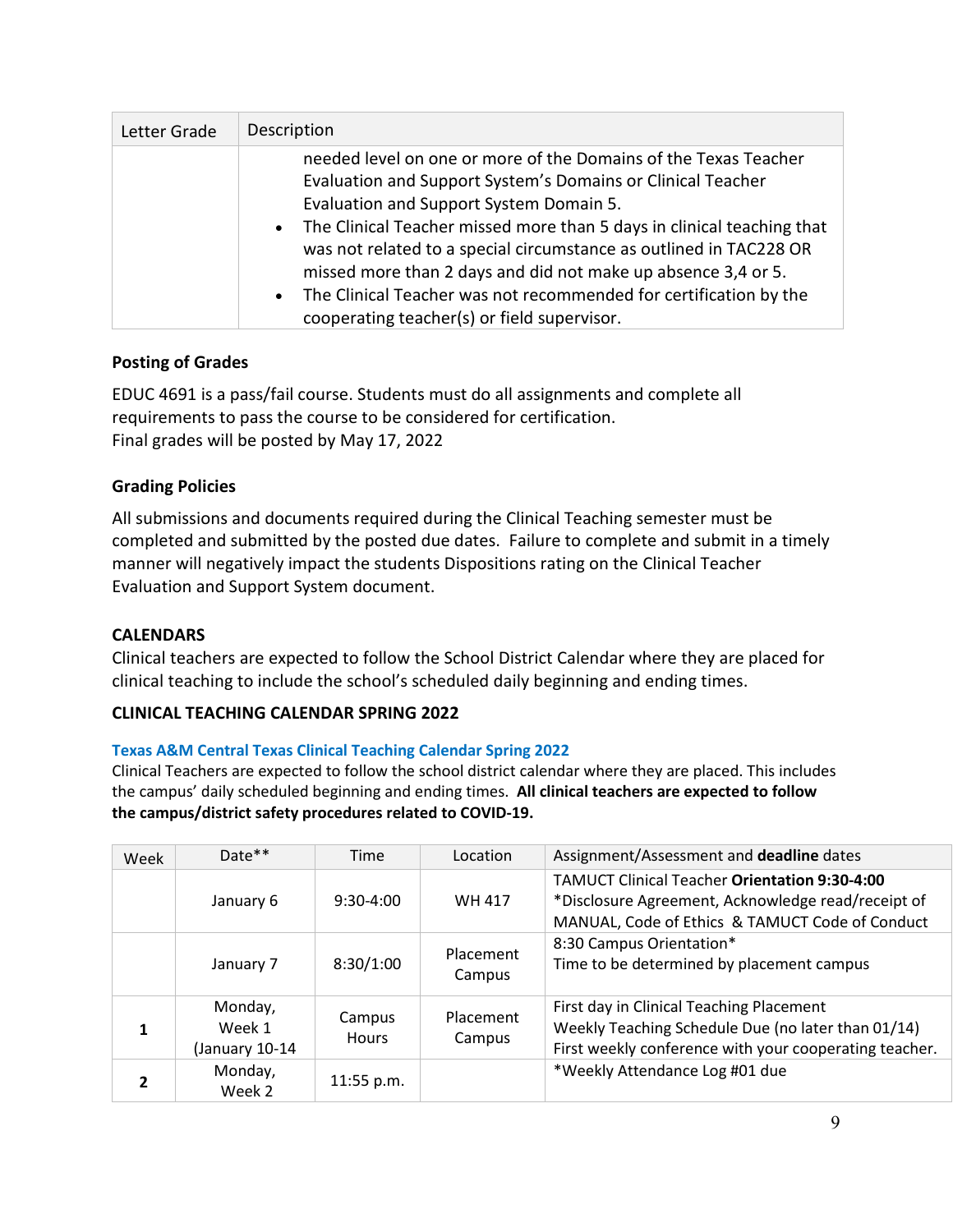| Week                    | Date**                                | Time       | Location                             | Assignment/Assessment and deadline dates                                                                                                                                                                                   |
|-------------------------|---------------------------------------|------------|--------------------------------------|----------------------------------------------------------------------------------------------------------------------------------------------------------------------------------------------------------------------------|
|                         | (January 18-21)                       |            |                                      |                                                                                                                                                                                                                            |
| $\overline{\mathbf{3}}$ | Monday,<br>Week 3<br>(January 24-28)  | 11:55 p.m. |                                      | *Weekly Attendance Log #02 due                                                                                                                                                                                             |
| 4                       | Monday,<br>Week 4<br>(Jan. 31-Feb. 4) | 11:55 p.m. |                                      | *Weekly Attendance Log #03 due                                                                                                                                                                                             |
| 5                       | Monday,<br>Week 5<br>(February 7-11)  | 11:55 p.m. |                                      | *Weekly Attendance Log #04 due                                                                                                                                                                                             |
|                         |                                       |            |                                      | <b>First Observation Round Complete</b>                                                                                                                                                                                    |
| 6                       | Monday,<br>Week 6<br>(February 14-18) | 11:55 p.m. |                                      | *Weekly Attendance Log #05 due                                                                                                                                                                                             |
| 7                       | Monday,<br>Week 7<br>(February 22-25) | 11:55 p.m. |                                      | *Weekly Attendance Log #06 due                                                                                                                                                                                             |
|                         |                                       | <b>TBD</b> |                                      | <b>MOCK INTERVIEWS*</b>                                                                                                                                                                                                    |
| 8                       | Monday,<br>Week 8<br>(Feb. 28-Mar.4)  | 11:55 p.m. |                                      | *Weekly Attendance Log #07due                                                                                                                                                                                              |
|                         |                                       |            |                                      | <b>Second Observation Round Complete</b>                                                                                                                                                                                   |
|                         |                                       |            |                                      |                                                                                                                                                                                                                            |
| 9                       | Monday,<br>Week 9<br>(March 7-11)     | 11:55 p.m. |                                      | First day in Clinical Teaching Placement 2<br>Weekly Teaching Schedule Due to your Field Supervisor<br>via email as soon as it is available (for two placement<br>clinical teachers only)<br>Weekly Attendance Log #08 due |
|                         |                                       |            | <b>SPRING BREAK WEEK MARCH 14-18</b> |                                                                                                                                                                                                                            |
| 10                      | Monday,<br>Week 10<br>(March 21-25)   | 11:55 p.m. |                                      | *Weekly Attendance Log #09 due                                                                                                                                                                                             |
| 11                      | Monday,<br>Week 11<br>(Mar. 28-Apr.1) | 11:55 p.m. |                                      | *Weekly Attendance Log #10 due                                                                                                                                                                                             |
| 12                      | Monday,<br>Week 12<br>(April 4-8)     | 11:55 p.m. |                                      | *Weekly Attendance Log #11 due                                                                                                                                                                                             |
|                         |                                       |            |                                      | <b>Third Observation Round Complete</b>                                                                                                                                                                                    |
|                         |                                       |            |                                      | 9                                                                                                                                                                                                                          |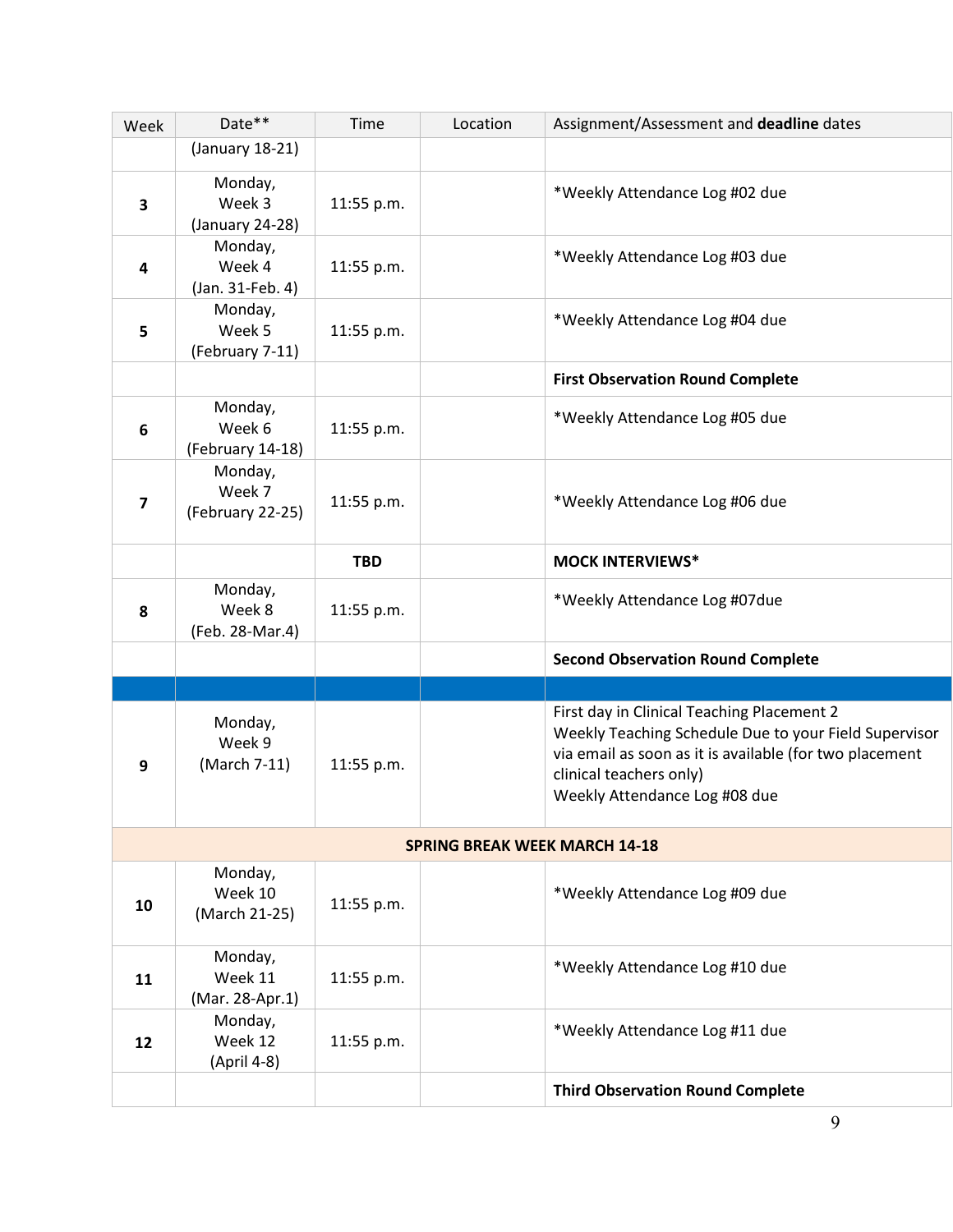| Week | Date**                              | <b>Time</b> | Location | Assignment/Assessment and deadline dates                                                                                                                                                                                                                                               |
|------|-------------------------------------|-------------|----------|----------------------------------------------------------------------------------------------------------------------------------------------------------------------------------------------------------------------------------------------------------------------------------------|
|      |                                     |             |          |                                                                                                                                                                                                                                                                                        |
| 13   | Monday,<br>Week 13<br>(April 11-15) | 11:55 p.m.  |          | *Weekly Attendance Log #12 due<br>Video Submission due to Tk20 T-CAR e-binder                                                                                                                                                                                                          |
| 14   | Monday,<br>Week 14<br>(April 18-22) | 11:55 p.m.  |          | *Weekly Attendance Log #13 due                                                                                                                                                                                                                                                         |
| 15   | Monday,<br>Week 15<br>(April 25-29) | 11:55 p.m.  |          | *Weekly Attendance Log #14 due                                                                                                                                                                                                                                                         |
| 16   | Monday,<br>Week 16<br>(May 2-6)     | 11:55 p.m.  |          | *Weekly Attendance Log #15 due<br>*Weekly Attendance Log #16 due May 6                                                                                                                                                                                                                 |
|      |                                     |             |          | <b>Fourth Observation Round Complete</b>                                                                                                                                                                                                                                               |
|      | <b>End of Placement</b>             |             |          | <b>Professional Opportunities Document should have</b><br>been submitted.                                                                                                                                                                                                              |
|      | <b>End of Placement</b>             |             |          | All required documents for the course, and<br>certification required documents submitted.<br><b>SURVEYS: Clinical Teacher/Cooperating Teacher,</b><br>Clinical Teacher/Field Supervisor, Information Form.<br>*Notify the Educator Prep office when you are hired<br>(district/campus) |
|      |                                     |             |          | Final Day at Placement* Friday, May 6                                                                                                                                                                                                                                                  |
|      |                                     |             |          | May 9-13 Absence Make Up*                                                                                                                                                                                                                                                              |

- $*$  Due to the Challenges of COVID-19 dates are tentative and subject to change. You will follow directives of your field supervisor, instructor, and/or Texas A&M University in association with information and directives from the district in which you are placed.
- OBSERVATIONS: Your four (4) 45 minute [minimum] observations will be scheduled by your Field Supervisor. You will receive an observation schedule from the letting you know date/time that they will be on your campus.
- Prior to EACH observation, you must:
	- o Send your field supervisor your PLAN FOR LEARNING LESSON PLAN no later than 8:00 a.m. three (3) days before you are to be observed.
	- o Your Field Supervisor's response with coaching question will constitute your PRE-CONFERENCE.
- At the conclusion of each observation, you are required to submit your Learning Reflection no later than 48 hours after you have been observed.

# **Important University Dates**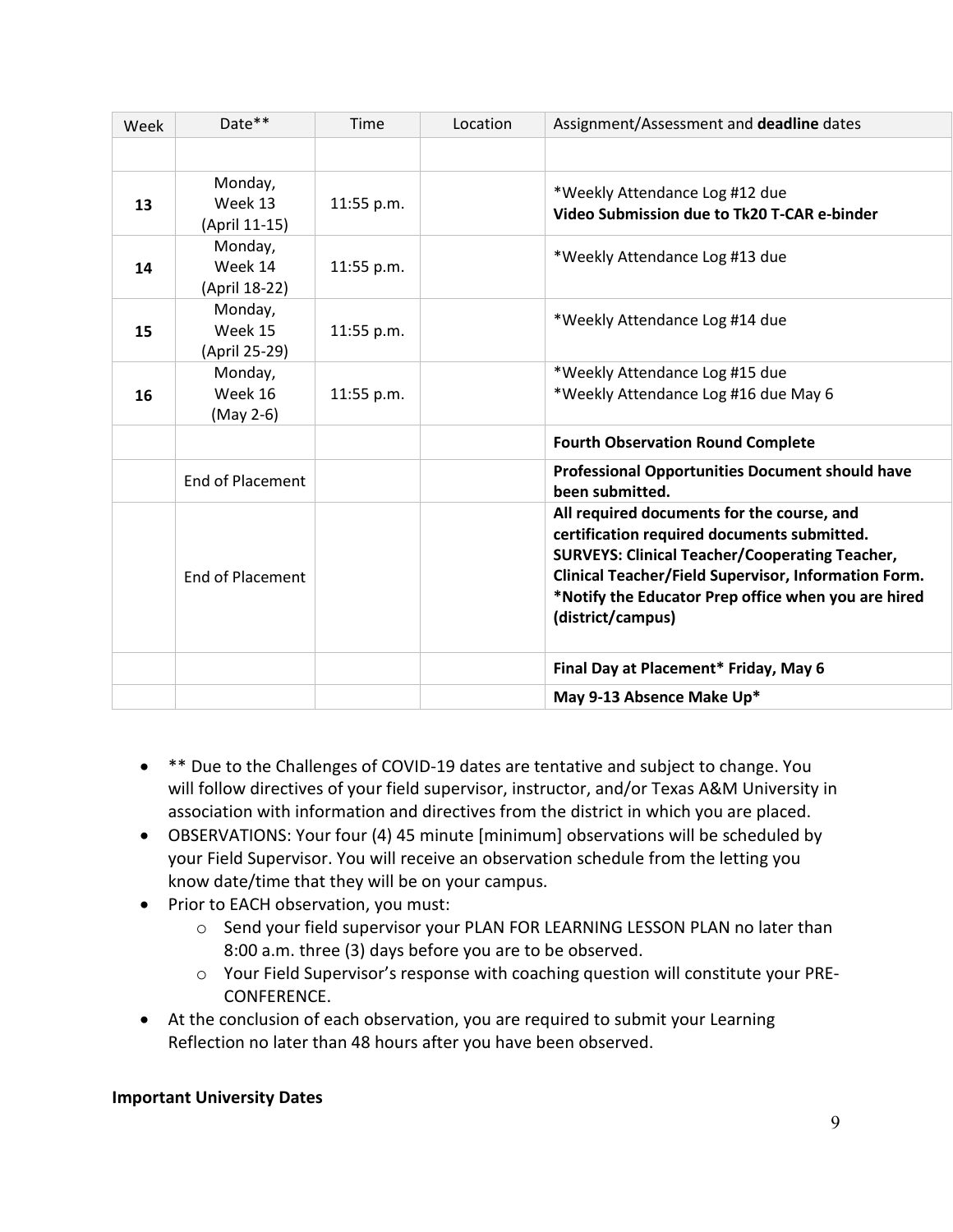# http://catalog.tamuct.edu/undergraduate\_catalog/generalinformation/academic20calendars20and20final20exam20schedule

### **TECHNOLOGY REQUIREMENTS AND SUPPORT**

### **Technology Requirements**

This course will use the A&M-Central Texas Instructure Canvas learning management system. **We strongly recommend the latest versions of Chrome or Firefox browsers. Canvas no longer supports any version of Internet Explorer.**

Logon to A&M-Central Texas Canvas [https://tamuct.instructure.com/] or access Canvas through the TAMUCT Online link in myCT [https://tamuct.onecampus.com/]. You will log in through our Microsoft portal.

Username: Your MyCT email address. Password: Your MyCT password

### **Canvas Support**

Use the Canvas Help link, located at the bottom of the left-hand menu, for issues with Canvas. You can select "Chat with Canvas Support," submit a support request through "Report a Problem," or call the Canvas support line: 1-844-757-0953.

For issues related to course content and requirements, contact your instructor.

### **Online Proctored Testing**

A&M-Central Texas uses Proctorio for online identity verification and proctored testing. This service is provided at no direct cost to students. If the course requires identity verification or proctored testing, the technology requirements are: Any computer meeting the minimum computing requirements, plus web camera, speaker, and microphone (or headset). Proctorio also requires the Chrome web browser with their custom plug in.

## **Other Technology Support**

For log-in problems, students should contact Help Desk Central

24 hours a day, 7 days a week

Email: [helpdesk@tamu.edu](mailto:helpdesk@tamu.edu) Phone: (254) 519-5466 [Web Chat:](http://hdc.tamu.edu/) [http://hdc.tamu.edu] *Please let the support technician know you are an A&M-Central Texas student.*

## **UNIVERSITY RESOURCES, PROCEDURES, AND GUIDELINES**

### **Drop Policy**

If you discover that you need to drop this class, you must complete the [Drop Request](https://dynamicforms.ngwebsolutions.com/casAuthentication.ashx?InstID=eaed95b9-f2be-45f3-a37d-46928168bc10&targetUrl=https%3A%2F%2Fdynamicforms.ngwebsolutions.com%2FSubmit%2FForm%2FStart%2F53b8369e-0502-4f36-be43-f02a4202f612) Dynamic Form through Warrior Web.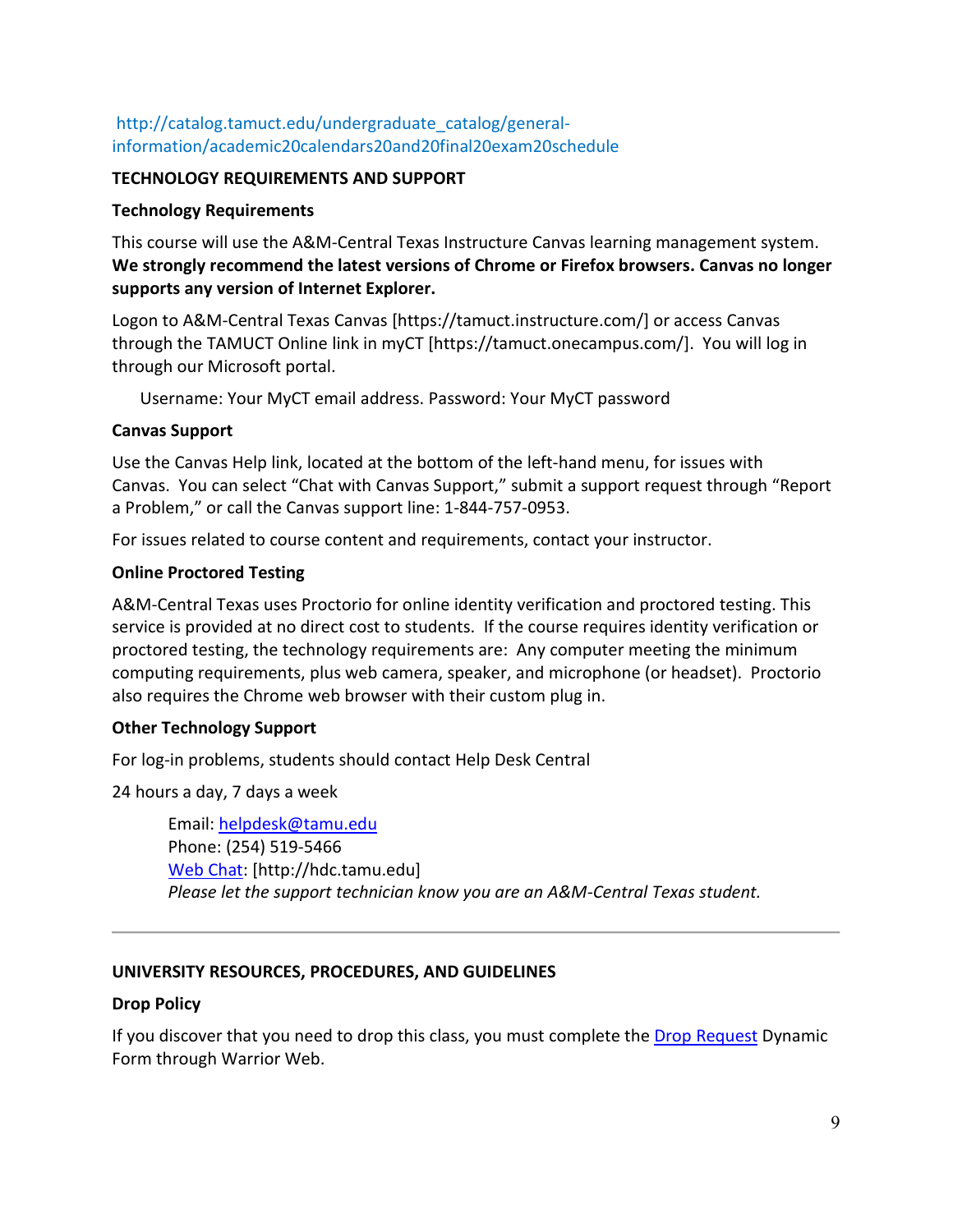[https://dynamicforms.ngwebsolutions.com/casAuthentication.ashx?InstID=eaed95b9-f2be-45f3-a37d-

46928168bc10&targetUrl=https%3A%2F%2Fdynamicforms.ngwebsolutions.com%2FSubmit%2F Form%2FStart%2F53b8369e-0502-4f36-be43-f02a4202f612].

Faculty cannot drop students; this is always the responsibility of the student. The Registrar's Office will provide a deadline on the Academic Calendar for which the form must be completed. Once you submit the completed form to the Registrar's Office, you must go into Warrior Web and confirm that you are no longer enrolled. If you still show as enrolled, FOLLOW-UP with the Registrar's Office immediately. You are to attend class until the procedure is complete to avoid penalty for absence. Should you miss the drop deadline or fail to follow the procedure, you will receive an F in the course, which may affect your financial aid and/or VA educational benefits.

# **Academic Integrity**

Texas A&M University-Central Texas values the integrity of the academic enterprise and strives for the highest standards of academic conduct. A&M-Central Texas expects its students, faculty, and staff to support the adherence to high standards of personal and scholarly conduct to preserve the honor and integrity of the creative community. Any deviation by students from this expectation may result in a failing grade for the assignment and potentially a failing grade for the course. All academic misconduct concerns will be referred to the Office of Student Conduct. When in doubt on collaboration, citation, or any issue, please contact your instructor before taking a course of action.

For more [information](https://nam04.safelinks.protection.outlook.com/?url=https%3A%2F%2Fwww.tamuct.edu%2Fstudent-affairs%2Fstudent-conduct.html&data=04%7C01%7Clisa.bunkowski%40tamuct.edu%7Ccfb6e486f24745f53e1a08d910055cb2%7C9eed4e3000f744849ff193ad8005acec%7C0%7C0%7C637558437485252160%7CUnknown%7CTWFpbGZsb3d8eyJWIjoiMC4wLjAwMDAiLCJQIjoiV2luMzIiLCJBTiI6Ik1haWwiLCJXVCI6Mn0%3D%7C1000&sdata=yjftDEVHvLX%2FhM%2FcFU0B99krV1RgEWR%2BJ%2BhvtoR6TYk%3D&reserved=0) regarding the Student Conduct process, [https://www.tamuct.edu/student-affairs/student-conduct.html].

If you know of potential honor violations by other students, you may [submit](https://nam04.safelinks.protection.outlook.com/?url=https%3A%2F%2Fcm.maxient.com%2Freportingform.php%3FTAMUCentralTexas%26layout_id%3D0&data=04%7C01%7Clisa.bunkowski%40tamuct.edu%7Ccfb6e486f24745f53e1a08d910055cb2%7C9eed4e3000f744849ff193ad8005acec%7C0%7C0%7C637558437485262157%7CUnknown%7CTWFpbGZsb3d8eyJWIjoiMC4wLjAwMDAiLCJQIjoiV2luMzIiLCJBTiI6Ik1haWwiLCJXVCI6Mn0%3D%7C1000&sdata=CXGkOa6uPDPX1IMZ87z3aZDq2n91xfHKu4MMS43Ejjk%3D&reserved=0) a report, [https://cm.maxient.com/reportingform.php?TAMUCentralTexas&layout\_id=0].

# **Academic Accommodations**

At Texas A&M University-Central Texas, we value an inclusive learning environment where every student has an equal chance to succeed and has the right to a barrier-free education. The Warrior Center for Student Success, Equity and Inclusion is responsible for ensuring that students with a disability receive equal access to the university's programs, services and activities. If you believe you have a disability requiring reasonable accommodations, please contact the Office of Access and Inclusion, WH-212; or call (254) 501-5836. Any information you provide is private and confidential and will be treated as such.

For more information, please visit our [Access & Inclusion](https://tamuct.instructure.com/courses/717) Canvas page (log-in required) [https://tamuct.instructure.com/courses/717]

# **Important information for Pregnant and/or Parenting Students**

Texas A&M University-Central Texas supports students who are pregnant and/or parenting. In accordance with requirements of Title IX and related guidance from US Department of Education's Office of Civil Rights, the Dean of Student Affairs' Office can assist students who are pregnant and/or parenting in seeking accommodations related to pregnancy and/or parenting.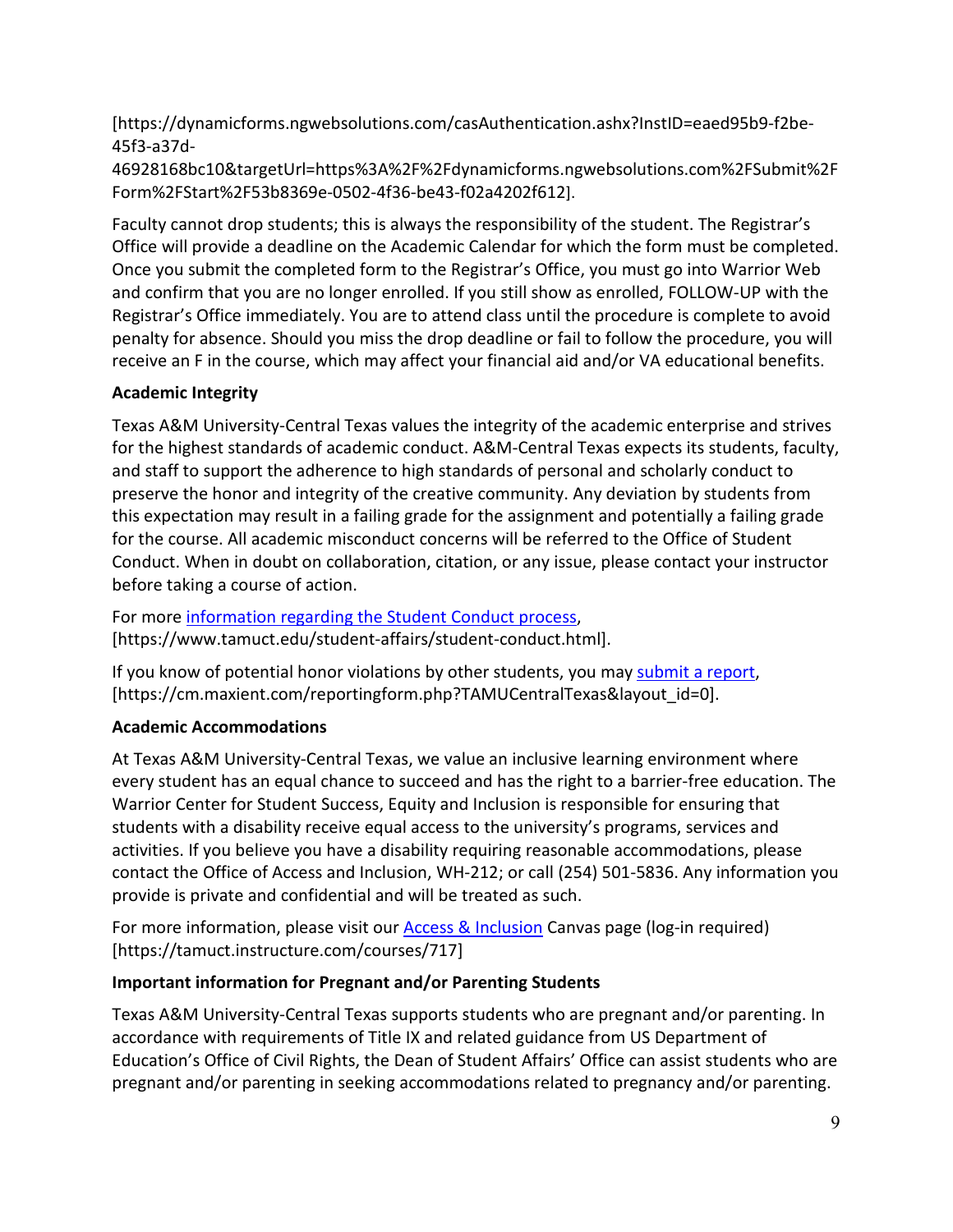Students should seek out assistance as early in the pregnancy as possible. For more information, please visit [Student Affairs](https://www.tamuct.edu/student-affairs/pregnant-and-parenting-students.html) [https://www.tamuct.edu/student-affairs/pregnantand-parenting-students.html]. Students may also contact the institution's Title IX Coordinator. If you would like to read more about thes[e requirements and guidelines](http://www2.ed.gov/about/offices/list/ocr/docs/pregnancy.pdf) online, please visit the website [http://www2.ed.gov/about/offices/list/ocr/docs/pregnancy.pdf].

Title IX of the Education Amendments Act of 1972 prohibits discrimination on the basis of sex and gender–including pregnancy, parenting, and all related conditions. A&M-Central Texas is able to provide flexible and individualized reasonable accommodation to pregnant and parenting students. All pregnant and parenting students should contact the Associate Dean in the Division of Student Affairs at (254) 501-5909 to seek out assistance. Students may also contact the University's Title IX Coordinator.

# **Tutoring**

Tutoring is available to all A&M-Central Texas students, both virtually and in-person. Student success coaching is available online upon request.

If you have a question, are interested in becoming a tutor, or in need of success coaching contact the Warrior Center for Student Success, Equity and Inclusion at (254) 501-5836, visit the Warrior Center at 212 Warrior Hall, or by emailing [WarriorCenter@tamuct.edu.](mailto:WarriorCenter@tamuct.edu)

To schedule tutoring sessions and view tutor availability, please visit Tutor [Matching](https://nam04.safelinks.protection.outlook.com/?url=http%3A%2F%2Fwww.tutormatchingservices.com%2FTAMUCT&data=04%7C01%7Clisa.bunkowski%40tamuct.edu%7C886784139069461670c308d9aa01f55e%7C9eed4e3000f744849ff193ad8005acec%7C0%7C0%7C637727747643427346%7CUnknown%7CTWFpbGZsb3d8eyJWIjoiMC4wLjAwMDAiLCJQIjoiV2luMzIiLCJBTiI6Ik1haWwiLCJXVCI6Mn0%3D%7C3000&sdata=D%2F8HN2bUT1lLPfs5qSqKYlwh8a7pZVy7isM2gppluQE%3D&reserved=0) [Services](https://nam04.safelinks.protection.outlook.com/?url=http%3A%2F%2Fwww.tutormatchingservices.com%2FTAMUCT&data=04%7C01%7Clisa.bunkowski%40tamuct.edu%7C886784139069461670c308d9aa01f55e%7C9eed4e3000f744849ff193ad8005acec%7C0%7C0%7C637727747643427346%7CUnknown%7CTWFpbGZsb3d8eyJWIjoiMC4wLjAwMDAiLCJQIjoiV2luMzIiLCJBTiI6Ik1haWwiLCJXVCI6Mn0%3D%7C3000&sdata=D%2F8HN2bUT1lLPfs5qSqKYlwh8a7pZVy7isM2gppluQE%3D&reserved=0) [https://tutormatchingservice.com/TAMUCT] or visit the Tutoring Center in 111 Warrior Hall.

Chat live with a remote tutor 24/7 for almost any subject from on your computer! Tutor.com is an online tutoring platform that enables A&M-Central Texas students to log in and receive online tutoring support at no additional cost. This tool provides tutoring in over 40 subject areas except writing support. Access Tutor.com through Canvas.

## **University Writing Center**

University Writing Center: Located in Warrior Hall 416, the University Writing Center (UWC) at Texas A&M University–Central Texas (A&M–Central Texas) is a free service open to all A&M– Central Texas students. For the Spring 2022 semester, the hours of operation are from 10:00 a.m.-5:00 p.m. Monday thru Thursday in Warrior Hall 416 (with online tutoring available every hour as well) with satellite hours available online only Monday thru Thursday from 6:00-9:00 p.m. and Saturday 12:00-3:00 p.m.

Tutors are prepared to help writers of all levels and abilities at any stage of the writing process. While tutors will not write, edit, or grade papers, they will assist students in developing more effective composing practices. By providing a practice audience for students' ideas and writing, our tutors highlight the ways in which they read and interpret students' texts, offering guidance and support throughout the various stages of the writing process. In addition, students may work independently in the UWC by checking out a laptop that runs the Microsoft Office suite and connects to WIFI, or by consulting our resources on writing, including all of the relevant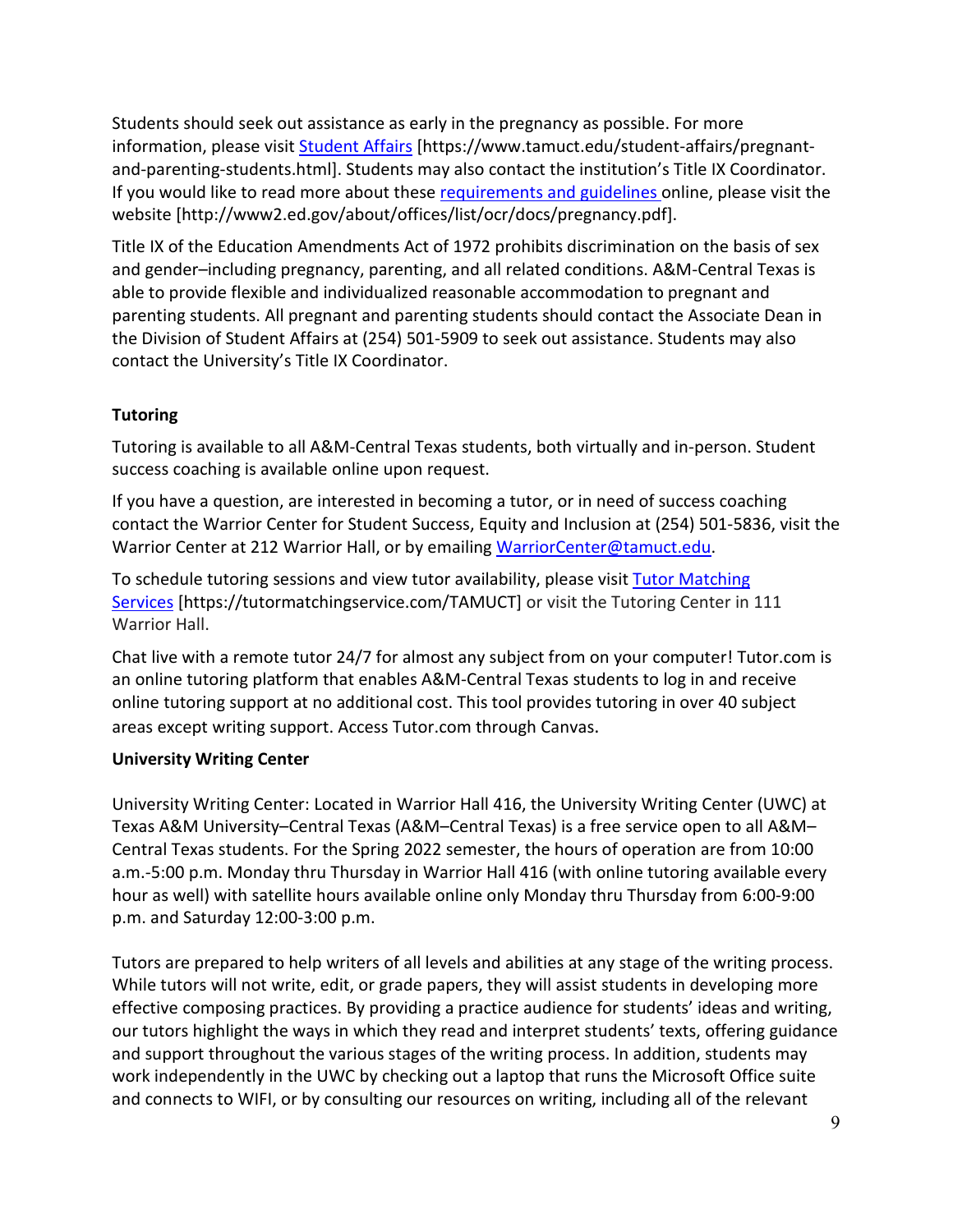style guides. Whether you need help brainstorming ideas, organizing an essay, proofreading, understanding proper citation practices, or just want a quiet place to work, the UWC is here to help!

Students may arrange a one-to-one session with a trained and experienced writing tutor by making an appointment via WCOnline at https://tamuct.mywconline.com/. In addition, you can email Dr. Bruce Bowles Jr. at bruce.bowles@tamuct.edu if you have any questions about the UWC, need any assistance with scheduling, or would like to schedule a recurring appointment with your favorite tutor by making an appointment via WCOnline at https://tamuct.mywconline.com/. In addition, you can email Dr. Bruce Bowles Jr. at bruce.bowles@tamuct.edu if you have any questions about the UWC, need any assistance with

scheduling, or would like to schedule a recurring appointment with your favorite tutor.

## **University Library**

The University Library provides many services in support of research across campus and at a distance. We offer over 200 electronic databases containing approximately 400,000 eBooks and 82,000 journals, in addition to the 96,000 items in our print collection, which can be mailed to students who live more than 50 miles from campus. Research guides for each subject taught at A&M-Central Texas are available through our website to help students navigate these resources. On campus, the library offers technology including cameras, laptops, microphones, webcams, and digital sound recorders.

Research assistance from a librarian is also available 24 hours a day through our online chat service, and at the reference desk when the library is open. Research sessions can be scheduled for more comprehensive assistance, and may take place virtually through WebEx, Microsoft Teams or in-person at the library. Schedule an [appointment](https://nam04.safelinks.protection.outlook.com/?url=https%3A%2F%2Ftamuct.libcal.com%2Fappointments%2F%3Fg%3D6956&data=04%7C01%7Clisa.bunkowski%40tamuct.edu%7Cde2c07d9f5804f09518008d9ab7ba6ff%7C9eed4e3000f744849ff193ad8005acec%7C0%7C0%7C637729369835011558%7CUnknown%7CTWFpbGZsb3d8eyJWIjoiMC4wLjAwMDAiLCJQIjoiV2luMzIiLCJBTiI6Ik1haWwiLCJXVCI6Mn0%3D%7C3000&sdata=KhtjgRSAw9aq%2FoBsB6wyu8b7PSuGN5EGPypzr3Ty2No%3D&reserved=0)

[here](https://nam04.safelinks.protection.outlook.com/?url=https%3A%2F%2Ftamuct.libcal.com%2Fappointments%2F%3Fg%3D6956&data=04%7C01%7Clisa.bunkowski%40tamuct.edu%7Cde2c07d9f5804f09518008d9ab7ba6ff%7C9eed4e3000f744849ff193ad8005acec%7C0%7C0%7C637729369835011558%7CUnknown%7CTWFpbGZsb3d8eyJWIjoiMC4wLjAwMDAiLCJQIjoiV2luMzIiLCJBTiI6Ik1haWwiLCJXVCI6Mn0%3D%7C3000&sdata=KhtjgRSAw9aq%2FoBsB6wyu8b7PSuGN5EGPypzr3Ty2No%3D&reserved=0) [https://tamuct.libcal.com/appointments/?g=6956]. Assistance may cover many topics, including how to find articles in peer-reviewed journals, how to cite resources, and how to piece together research for written assignments.

Our 27,000-square-foot facility on the A&M-Central Texas main campus includes student lounges, private study rooms, group work spaces, computer labs, family areas suitable for all ages, and many other features. Services such as interlibrary loan, TexShare, binding, and laminating are available. The library frequently offers workshops, tours, readings, and other events. For more information, please visit our Library [website](https://nam04.safelinks.protection.outlook.com/?url=https%3A%2F%2Ftamuct.libguides.com%2Findex&data=04%7C01%7Clisa.bunkowski%40tamuct.edu%7C7d8489e8839a4915335f08d916f067f2%7C9eed4e3000f744849ff193ad8005acec%7C0%7C0%7C637566044056484222%7CUnknown%7CTWFpbGZsb3d8eyJWIjoiMC4wLjAwMDAiLCJQIjoiV2luMzIiLCJBTiI6Ik1haWwiLCJXVCI6Mn0%3D%7C1000&sdata=2R755V6rcIyedGrd4Os5rkgn1PvhHKU3kUV1vBKiHFo%3D&reserved=0) [http://tamuct.libguides.com/index].

## **OPTIONAL POLICY STATEMENTS**

## **A Note about Sexual Violence at A&M-Central Texas**

Sexual violence is a serious safety, social justice, and public health issue. The university offers support for anyone struggling with these issues. University faculty are mandated reporters, so if someone discloses that they were sexually assaulted (or a victim of Domestic/Dating Violence or Stalking) while a student at TAMUCT, faculty members are required to inform the Title IX